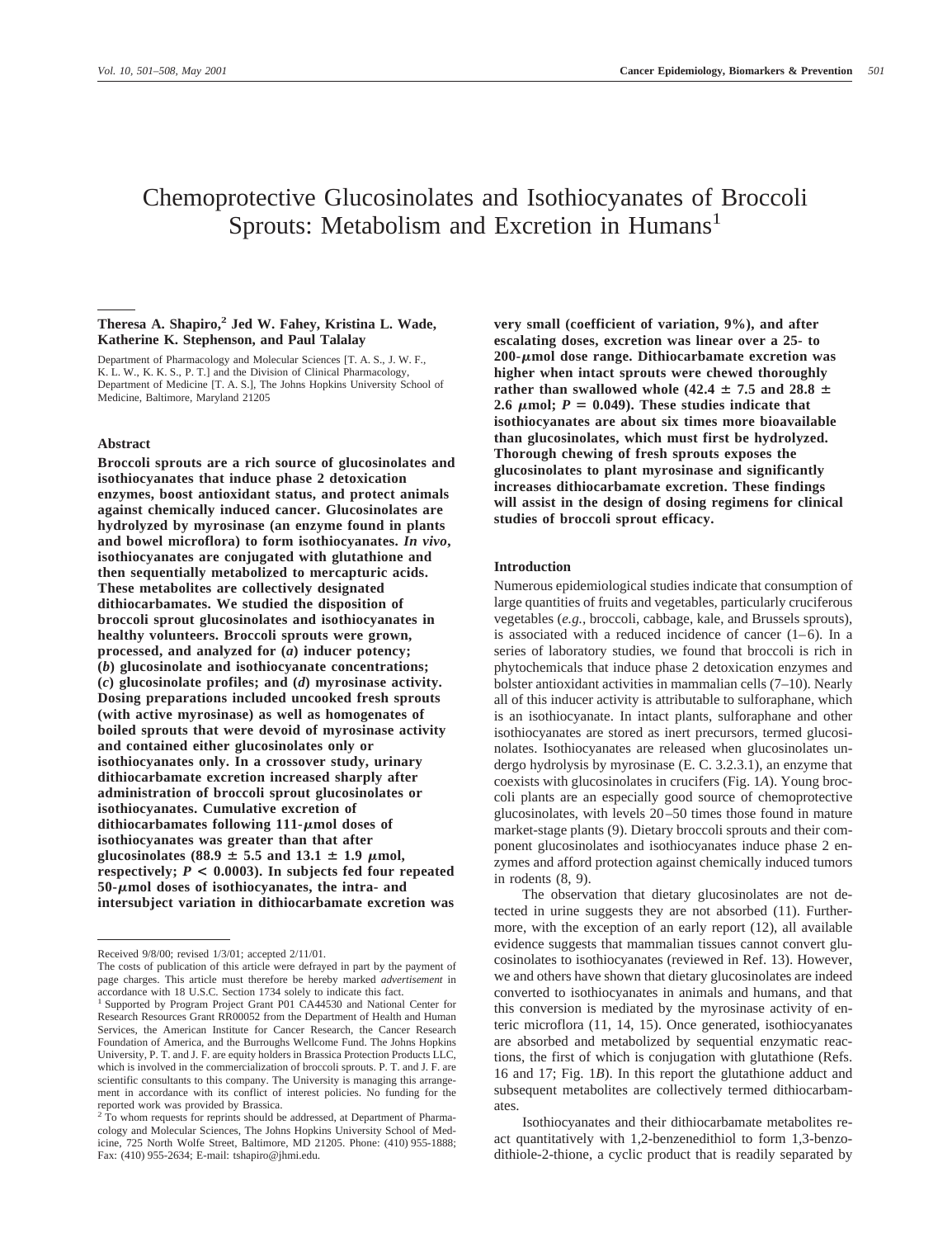

*Fig. 1*. *A*, glucosinolates are converted to isothiocyanates by the enzymatic action of myrosinase. For glucoraphanin (a glucosinolate) and sulforaphane (its cognate isothiocyanate), the R group is  $CH_3SO(CH_2)_4-.$  *B*, isothiocyanates are conjugated to glutathione by glutathione *S*-transferase (*GST*), then metabolized sequentially by <sup>g</sup>-glutamyltranspeptidase (*GTP*), cysteinylglycinase (*CGase*), and acetyltransferase (*AT*) ultimately to form mercapturic acids.

 $HPLC<sup>3</sup>$  and detected by UV spectroscopy (11, 18, 19). This cyclocondensation reaction has provided a versatile and highly reproducible method for quantitating glucosinolates and isothiocyanates in plants, as well as their dithiocarbamate metabolites in urine. In previous clinical studies, we found that urinary dithiocarbamates are a sensitive indicator of crucifer consumption, and that dithiocarbamate excretion falls to undetectable levels in the absence of dietary crucifers and cigarette smoking (11). Collective results from dozens of nonsmoking volunteers maintained on diets devoid of glucosinolates or isothiocyanates indicate there are no endogenous sources of urinary dithiocarbamates.<sup>4</sup>

In a previous series of clinical studies, we made extensive use of the cyclocondensation assay: (*a*) to prepare known doses of dietary glucosinolates and isothiocyanates, administered in the form of various cruciferous vegetables or condiments; and (*b*) to quantitate their urinary metabolites (11). In this report, we focus exclusively on 3-day-old broccoli sprouts, which are an unusually rich source of glucoraphanin, the glucosinolate precursor of sulforaphane (structures are shown in Fig. 1*A*). The objective of these clinical trials was to obtain information on the metabolism and excretion of broccoli sprout glucosinolates and isothiocyanates, information essential for the rational design of dietary intervention studies.

## **Materials and Methods**

This report comprises four human studies: two inpatient protocols with broccoli sprout homogenates (termed HS37 and HS43) and two outpatient protocols with uncooked, fresh, intact broccoli sprouts (HS40 and HS42). For all protocols, the first day of the study is designated day 0.

### *Healthy Volunteers*

Subjects were recruited by advertising on local bulletin boards and were eligible to join if they were 18 years of age or older and in good health. Subjects selected for inpatient studies were within 25% of ideal weight for height and build (20), did not use any form of tobacco or regularly take any medications, had not taken any antibiotics for 4 weeks immediately preceding the study, and had no significant abnormalities on medical history, physical examination, or laboratory tests (including routine hematology; chemistry; urine analysis; hepatitis A, B, and C serologies; and HIV testing). Written informed consent was obtained before enrollment. For each of the four studies, subjects were enrolled and studied in a single cohort.

## *General Study Design*

The studies were conducted in the inpatient and outpatient facilities of the NIH-sponsored General Clinical Research Center in the Johns Hopkins Hospital after approval by the Joint Committee on Clinical Investigation. For inpatient studies, a diet free of glucosinolates or isothiocyanates was provided by the Research Nutrition Service. Every component of the diet was assayed (described below) and found to be free of detectable glucosinolates, isothiocyanates, or phase 2 enzyme-inducing activity. Subjects were asked not to eat or drink anything not provided with their meals and not to use any systemic or topical medications, including skin lotions. Urine was collected throughout the entire study in 8-h collection intervals (7 a.m. to 3 p.m.; 3–11 p.m.; and 11 p.m. to 7 a.m.; unless indicated otherwise) and stored at 4 $\degree$ C for  $\leq$ 24 h before analysis. On dosing days, subjects consumed nothing but water after midnight; the sprout preparation was administered with 240 ml water at 7 a.m., and breakfast was withheld until 10 a.m. Outpatient studies were conducted similarly, except that volunteers were asked to abstain from dietary sources of glucosinolates and isothiocyanates and to keep a food diary.

<sup>&</sup>lt;sup>3</sup> The abbreviations used are: HPLC, high-performance liquid chromatography; CV, coefficient of variation.

<sup>4</sup> T. A. Shapiro, unpublished data.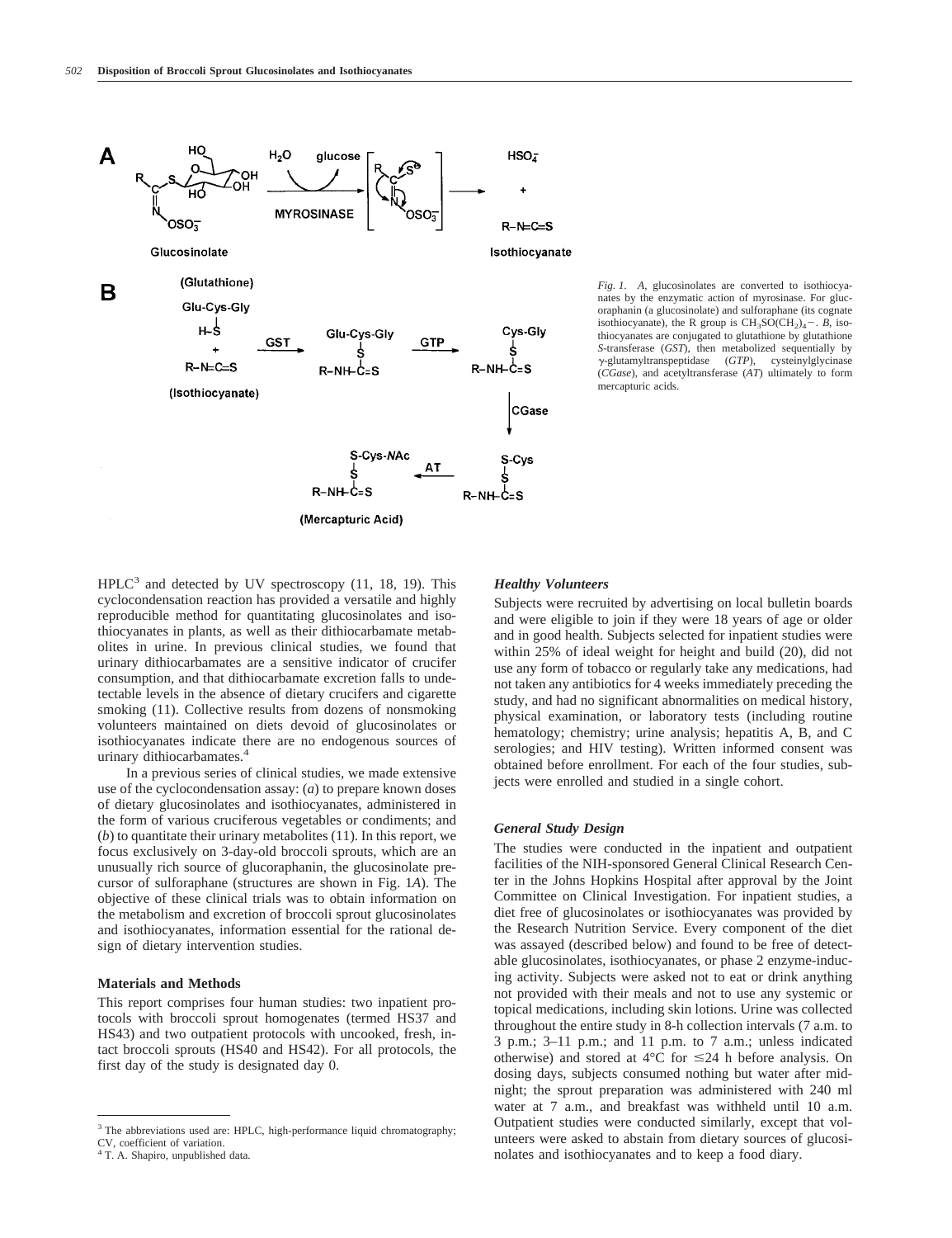

*Fig. 2*. Scheme for preparing broccoli sprout dosing materials (*boxed*). As detailed in the text, 3-day-old broccoli plants were harvested quickly and plunged at once into boiling water to destroy endogenous myrosinase activity. The sprouts were homogenized in their cooking water to generate the glucosinolate dosing preparation, and a small aliquot was taken for analysis. A portion of the homogenate was treated with daikons (2% by weight), whose myrosinase activity converted the glucosinolates to isothiocyanates. An aliquot of the isothiocyanate preparation was also analyzed. Each of the indicated analyses was done with and without added myrosinase (Table 1). These preparations were used in the crossover dosing study (HS37). A similar procedure was used to prepare isothiocyanates for the repeated and escalating dose study (HS43).

#### *Preparation and Analysis of Plant Material*

Plant preparations were made individually for each of the four studies. All studies were conducted with 3-day-old broccoli sprouts (*Brassica oleracea* var. *italica*; cultivar DeCicco). Seeds untreated with pesticides were obtained from Penn State Seeds, Inc. or from Seeds by Design, surface-sterilized with a 1-min rinse in 70% ethanol, exposed for 15 min to 1.3% sodium hypochlorite containing 0.001% Alconox detergent, then rinsed exhaustively with distilled water. Seeds were sprouted in inclined perforated plastic trays (36  $\times$  42 cm), at 25°C without added nutrients, by watering with four 15-s overhead spray cycles per h and maintaining a 16-h light and 8-h dark photoperiod.

**Intact Sprouts.** Fresh intact sprouts for direct dosing were grown, harvested as described, and stored in the dark at 4°C for no more than 2 days before feeding. Triple solvent (equal volumes of DMSO, dimethylformamide, and acetonitrile) extracts were prepared immediately after harvest (9, 11), evaporated to dryness, then redissolved in distilled water for cyclocondensation, paired-ion chromatography, or assay of inducer activity (described below). Myrosinase activity was assayed in aqueous homogenates, also described below.

**Homogenates.** An overall scheme for preparing broccoli sprout homogenates suitable for dosing is depicted in Fig. 2. Sprouts were rapidly and gently harvested from the trays, plunged at once into boiling water (1:3.5, w:w) in a 40-liter Groen Model D40 steam-jacketed kettle, and boiled for 5 min. This process effectively destroys the plant myrosinase activity (11). The entire mixture was then homogenized in 2-liter aliquots in a 4-liter stainless steel Waring Blendor. The pooled homogenate (termed the glucosinolate preparation) was cooled and divided three ways: a small portion for analysis, a portion for glucosinolate dosing (when required for the study), and a portion to generate the isothiocyanate preparation. The latter was achieved by treating the glucosinolate preparation with daikon (*Raphanus sativus)* sprout myrosinase as detailed previously (11). Briefly, 7-day-old daikon plantlets (2% of the broccoli sprouts, by fresh weight) were homogenized with the glucosinolate preparation and the mixture was incubated at 37°C for 2 h. Samples were retained for analysis before freezing. A dosing preparation to control for the slight contribution daikons make to the broccoli sprout isothiocyanates was prepared by homogenizing 7-day-old daikon sprouts in cold water, then incubating at 37°C for 2 h, and taking portions for analysis. All homogenates were stored at  $-20^{\circ}$ C. Before dosing, homogenates were thawed at 4°C and apportioned to provide the desired dose of glucosinolates or isothiocyanates. All dosing preparations were analyzed by cyclocondensation reaction and by paired-ion chromatography; some were also analyzed for inducer activity (Table 1).

#### *Preparation and Analysis of Control Diet*

For the inpatient studies, volunteers were maintained on a control diet prepared by the General Clinical Research Center Research Nutrition staff, in a research kitchen located on the ward. The diet was devoid of any spices, herbs, known preservatives, condiments (*e.g*, mustard, horseradish, wasabi, soy sauce, ketchup, or mayonnaise), crucifers (*e.g.,* broccoli, kale, Brussels sprouts, cabbage, radish, daikon, turnip, kohlrabi, or rutabaga), or vegetables in the onion family (*e.g.,* onions, leeks, garlic, or chives). Salt and sugar were permitted. Breads were prepared from flour free of butylated hydroxyanisole (BHA) or butylated hydroxytoluene (BHT), and meats were baked rather than fried or broiled. Coffee, tea, or caffeinated sodas were not served. Three meals and one snack were served each day, and the menu was repeated every 6 days. At each feeding, the subjects received identical portions, and for HS43, an extra meal or snack was prepared for analytical purposes. Shortly after preparation, the entire meal or snack was homogenized in an equal volume of water and a portion was stored at  $-20^{\circ}$ C until analysis. Beverages and thawed food homogenates were added directly to the assay for quinone reductaseinducer activity (highest concentration of sample, 10% v/v in the assay). Bacterial contamination was successfully avoided by including penicillin and streptomycin in the assays. Limit of detection was  $\leq$ 70 units of inducer activity/g of food.<sup>5</sup>

#### *Analytical Methods*

**Quinone Reductase Inducer Activity.** Induction of quinone reductase catalytic activity was measured in Hepa 1c1c7 murine hepatoma cells grown in microtiter plate wells each containing 150  $\mu$ l of medium (9, 21, 22). Plant homogenates were centrifuged (5600  $\times$  g for 3 min at 25°C), and the supernatant was assayed. The highest concentrations of plant

 $5$  The inducer activity of sulforaphane is 33,333 units/ $\mu$ mol; closely related methylthioalkyl isothiocyanates such as iberin and erucin have about 10% of the potency of sulforaphane; indole isothiocyanates have only about 1% the potency of sulforaphane (7, 25). One unit of inducer activity is defined as the amount of material that doubles quinone reductase specific activity in 48 h (see "Materials and Methods").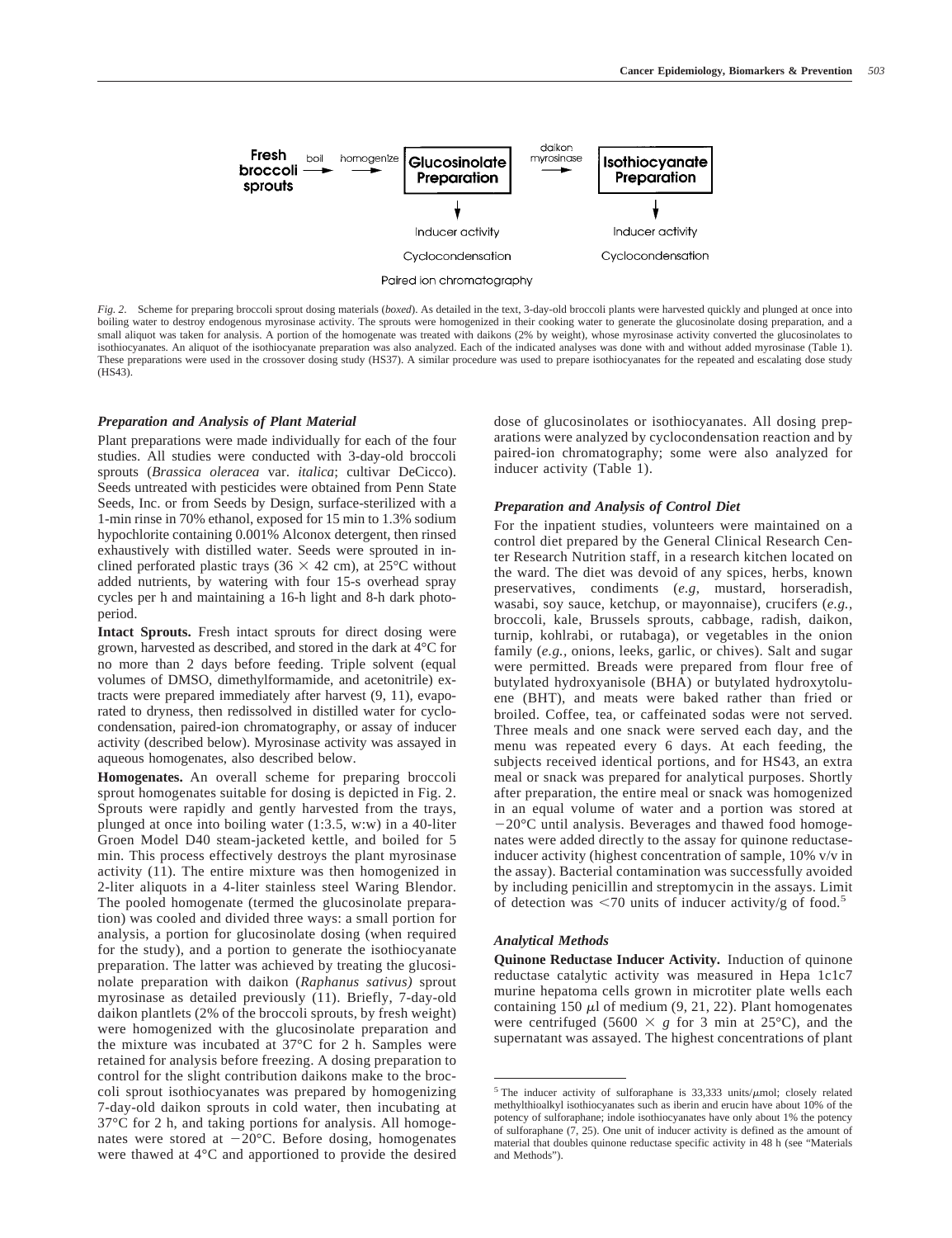| Characterization of broccoli sprout dosing preparations <sup><math>a</math></sup><br>Table 1 |                                                              |            |                                                                        |            |                                                                                                                                                                          |                          |                                 |                          |                             |
|----------------------------------------------------------------------------------------------|--------------------------------------------------------------|------------|------------------------------------------------------------------------|------------|--------------------------------------------------------------------------------------------------------------------------------------------------------------------------|--------------------------|---------------------------------|--------------------------|-----------------------------|
|                                                                                              |                                                              |            |                                                                        |            | Broccoli sprouts were grown, processed, and analyzed before each of the four clinical studies. Doses (in $\mu$ mol) were apportioned based on cyclocondensation results. |                          |                                 |                          |                             |
| Study and dosing<br>preparation                                                              | Inducer activity <sup>b</sup><br>$(units/g$ fresh<br>weight) |            | Cyclocondensation <sup>b</sup><br>$(\mu \text{mol/g}$ fresh<br>weight) |            | Glucosinolates by paired-ion chromatography <sup><math>c</math></sup>                                                                                                    |                          |                                 |                          | Myrosinase                  |
|                                                                                              | Total                                                        | <b>ITC</b> | Total                                                                  | <b>ITC</b> | Total<br>$(\mu$ mol/g fresh weight)                                                                                                                                      | Methylthioalkyl          |                                 | Indole                   | $(units/g$ fresh<br>weight) |
|                                                                                              |                                                              |            |                                                                        |            |                                                                                                                                                                          | $GR + GI^d$              | <b>GE</b><br>(percent of total) |                          |                             |
| <b>HS37</b>                                                                                  |                                                              |            |                                                                        |            |                                                                                                                                                                          |                          |                                 |                          |                             |
| Glucosinolate                                                                                | 405,000                                                      | 20,500     | 8.55                                                                   | 0.33       | 8.90                                                                                                                                                                     | 78.9                     | 18.1                            | 2.9                      |                             |
| Isothiocyanate                                                                               | 389,000                                                      | 332,000    | 7.49                                                                   | 7.66       | $\overline{\phantom{a}}$                                                                                                                                                 | $\overline{\phantom{a}}$ | ٠                               | $\overline{\phantom{a}}$ |                             |
| Daikon control                                                                               | 178,000                                                      | 163,000    | 4.22                                                                   | 4.40       |                                                                                                                                                                          |                          |                                 | ٠                        |                             |
| <b>HS40</b>                                                                                  |                                                              |            |                                                                        |            |                                                                                                                                                                          |                          |                                 |                          |                             |
| Intact sprouts                                                                               | 518,000                                                      | < 1,000    | 8.46                                                                   | ND         | 10.9                                                                                                                                                                     | 74.7                     | 18.2                            | 7.1                      | 3.03                        |
| <b>HS42</b>                                                                                  |                                                              |            |                                                                        |            |                                                                                                                                                                          |                          |                                 |                          |                             |
| Intact sprouts                                                                               |                                                              |            | 9.08                                                                   | 0.05       | 8.80                                                                                                                                                                     | 75.0                     | 21.6                            | 3.4                      |                             |
| <b>HS43</b>                                                                                  |                                                              |            |                                                                        |            |                                                                                                                                                                          |                          |                                 |                          |                             |
| Isothiocyanate                                                                               | ٠                                                            |            | 8.43                                                                   | 0.18       | 11.0                                                                                                                                                                     | 77.6                     | 20.5                            | 1.9                      |                             |

 $\alpha$  ITC, isothiocyanates; GR, glucoraphanin; GI, glucoiberin; GE, glucoerucin; ND, not detectable; -, not determined. See Fig. 3 for glucosinolate structures.<br>  $\alpha$  Myrosinase was added to the assay to determine total ac contribution of isothiocyanates alone.

*<sup>c</sup>* Estimation of total glucosinolates excludes minor unidentified peaks, which constitute ,5% of the known glucosinolates. *<sup>d</sup>* Glucoraphanin:glucoiberin ratio is 2:1 or more.

homogenate supernatant and urine were equivalent to 0.75 and 15  $\mu$ l, respectively. Eight or more replicates of eight 1:1 serial dilutions in medium were assayed. To measure total inducer activity in plant samples, excess purified myrosinase (23) and 500  $\mu$ M ascorbate to activate the myrosinase were added directly to the microtiter plates. One unit of inducer activity is the amount that doubles quinone reductase specific activity in 48 h in a well containing 150  $\mu$ l of medium. **Cyclocondensation Reaction.** This assay detects, with equal

efficiency, isothiocyanates and their dithiocarbamate metabolites. Glucosinolates (which do not react in the cyclocondensation reaction) were determined after quantitative conversion to isothiocyanates by treating with purified myrosinase (23) before cyclocondensation. All plant dosing materials and all urine samples were analyzed by cyclocondensation as described in detail previously (11, 18, 19). Just before cyclocondensation, plant homogenates and urine specimens were centrifuged to remove particulate matter (2000  $\times$  *g* for 10 min at 4°C or 200  $\times$  *g* for 5 min at 4°C, respectively). Plant supernatants were maintained for 2 h at 37°C, with or without myrosinase, before cyclocondensation. Because urine samples contain no glucosinolates (11), they were not treated with myrosinase. Cyclocondensation reactions [2 ml; 50% methanol  $(v/v)$ ; 125 mm sodium borate (pH 9.25); 20 mm 1,2-benzenedithiol; and 5% to 25%  $(v/v)$ sample] were performed under  $N_2$  in 4-ml glass vials (2 h; 65°C). The vials were loaded into a Waters WISP Autosampler; aliquots of each reaction mixture were injected onto a Whatman Partisil 10 octadecylsilane-2 reverse-phase HPLC column and eluted isocratically with 80% methanol and 20% water  $(v/v)$ . The area of the 1,3-benzodithiole-2-thione peak was integrated at 365 nm by means of a Waters Photodiode Array detector and Waters Millennium software (version 2.15.01). All samples were assayed at three dilutions, and each analytical run included a water blank; a 1,3-benzodithiole-2-thione standard curve; and three dilutions of the *N*-acetylcysteine derivative of allyl isothiocyanate as a positive control. The lower limits of detection are 80 pmol/g fresh weight broccoli sprouts or 0.2 nmol/ml of urine.



*Fig. 3*. Paired-ion chromatography of broccoli sprout glucosinolates. Plant extracts were separated by HPLC in the presence of tetradecylammonium bromide. Glucosinolates (*shaded black peaks*) were identified by their absence from a repeat chromatogram after treatment of the extract with myrosinase. In order of increasing retention times, the known glucosinolates are glucoraphanin and glucoiberin (*a*), 4-hydroxyglucobrassicin (*b*), glucoerucin (*c*), and neoglucobrassicin (*d*). Unlabeled minor peaks are tentatively identified as alkyl glucosinolates. Under different experimental conditions, *peak a* can be resolved into its components; in dozens of such analyses, the glucoraphanin content of broccoli sprouts is reproducibly more than twice that of glucoiberin. $<sup>6</sup>$ </sup>

**Paired-Ion Chromatography of Glucosinolates.** Plant extracts were chromatographed in acetonitrile:water (1:1, by volume) containing 5 mM tetradecylammonium bromide on a Whatman Partisil 10 octadecylsilane-2 column (11, 24). This provides a qualitative analysis of the glucosinolate content. To

<sup>6</sup> J. W. Fahey, unpublished data.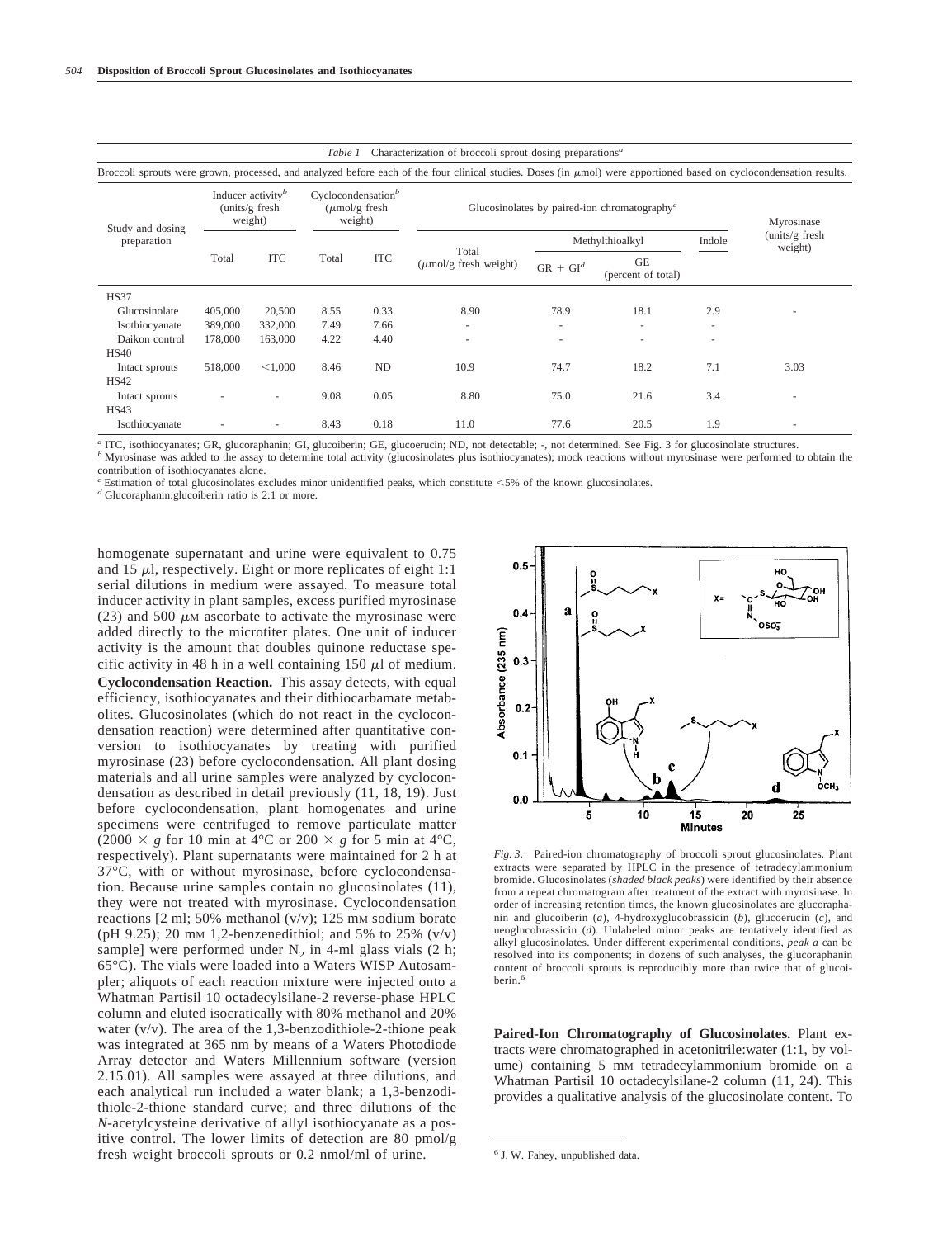



estimate the quantity of each glucosinolate, an assumption was made that the relative integrated absorbance areas at 235 nm for alkylthioglucosinolates (*e.g.,* glucoraphanin, glucoiberin, and glucoerucin) and indole glucosinolates (*e.g.,* neoglucobrassicin and 4-hydroxyglucobrassicin) are 1.0 and 2.7 times, respectively, those of an equimolar quantity of allyl glucosinolate (9). A representative tracing and glucosinolate structures are presented in Fig. 3.

**Myrosinase Activity.** Uncooked sprouts were homogenized in 33 mM potassium phosphate buffer (pH 7.0) with a Brinkman Polytron homogenizer ( $0.5 \times$  full speed for 15 s at 4°C) and centrifuged (5600  $\times g$  for 10 s at 4<sup>o</sup>C). Myrosinase activity in supernatants was determined by measuring the rate of decrease in absorbance at 235 nm resulting from hydrolysis of allyl glucosinolate, as described previously (23) and with the following modifications. The 1.0-ml reaction mixture contained 33 mm potassium phosphate buffer (pH 7.0), 50  $\mu$ M allyl glucosinolate, 500  $\mu$ M ascorbic acid, and 1 mM EDTA. The reaction was initiated by the addition of 50  $\mu$ l of supernatant. One unit of myrosinase activity hydrolyzes 1  $\mu$ mol of allyl glucosinolate/min.

#### *Statistical Methods*

Results are expressed as means  $\pm$  SDs. CV is the (SD/mean)  $\times$ 100%. Student's *t* tests are paired and two-tailed.

## **Results**

**Dosing Materials and Control Diet.** We made new plant preparations for each of the four studies and analyzed them for (*a*) inducer activity; (*b*) glucosinolate and isothiocyanate content by cyclocondensation; (*c*) glucosinolate profile by paired-ion chromatography; and, in some cases, (*d*) myrosinase catalytic activity (Fig. 2, Table 1). As expected, the broccoli sprouts contained high levels of phase 2 enzyme-inducer activity, comparable with those we reported previously (9). By far the greatest contribution to inducer activity is provided by methylthioalkyl glucosinolates, which constitute  $>93\%$  of the mass of glucosinolates (Fig. 3, Table 1) and whose cognate isothiocyanates have the greatest inducer potency.<sup>5</sup> Indole glucosinolates were present at  $\langle 7\% \rangle$  of total mass (Table 1) and afforded only weak inducer potency (25). Goitrogenic  $\beta$ -hydroxyalkenyl glucosinolates were not detected (Fig. 3). Multiple independent assays of activity and composition provided consistent results of  $\sim$ 9  $\mu$ mol glucosinolates/g fresh weight broccoli sprouts (Table 1). The inducer potency of broccoli plants depends on numerous factors, including genotype, time of harvest, and conditions of growth (26, 27). The four batches of broccoli sprouts produced over time for these studies were of the same genotype and were grown under controlled environmental conditions, which contributed to the uniformity of the dosing preparations.

During HS43, the control diet was extensively tested for evidence of phase 2 enzyme inducer activity (quinone reductase assay). For all 18 meals and six snacks, inducer activity was 53,000  $\pm$  37,000 units/meal, which is equivalent to  $\leq$   $\mu$ mol of sulforaphane. (By comparison, the glucosinolate/isothiocyanate doses in the four studies reported here ranged from 25 to  $200 \mu$ mol).

**Glucosinolate and Isothiocyanate Crossover Study (HS37).** In a 12-day inpatient study conducted with four healthy male volunteers (age range, 43–53 years; 3 blacks and 1 white) we compared the urinary dithiocarbamate excretion after feeding equimolar doses of broccoli sprout glucosinolates or isothiocyanates. Glucosinolate and isothiocyanate dosing preparations (Fig. 2) were characterized by bioassay, cyclocondensation reaction, and paired-ion chromatography (Table 1). The glucosinolate preparation contained  $\leq 4\%$  isothiocyanate; conversely, the isothiocyanate preparation contained no detectable glucosinolates. To make the isothiocyanate preparation, we added daikon sprouts (as a source of myrosinase), which themselves contain glucosinolates/isothiocyanates (Table 1). However, based on the fact that daikons were added at just 2% by weight, this resulted in a contribution of  $\leq 1\%$  to the isothiocyanate dosing preparation. After a 3-day washout period, subjects were dosed at 7 a.m. with 111  $\mu$ mol glucosinolate preparation (two subjects) or isothiocyanate preparation (two subjects). Three days later, the doses were crossed; and on day 9 all four subjects were given a volume of daikon homogenate (containing  $0.92 \mu$ mol isothiocyanates) equivalent to that used to prepare the broccoli sprout isothiocyanate dose. After each dose, urine was collected in 4-h periods, from 7 a.m. to 11 a.m. and 11 a.m. to 3 p.m., and thereafter in 8-h collection periods.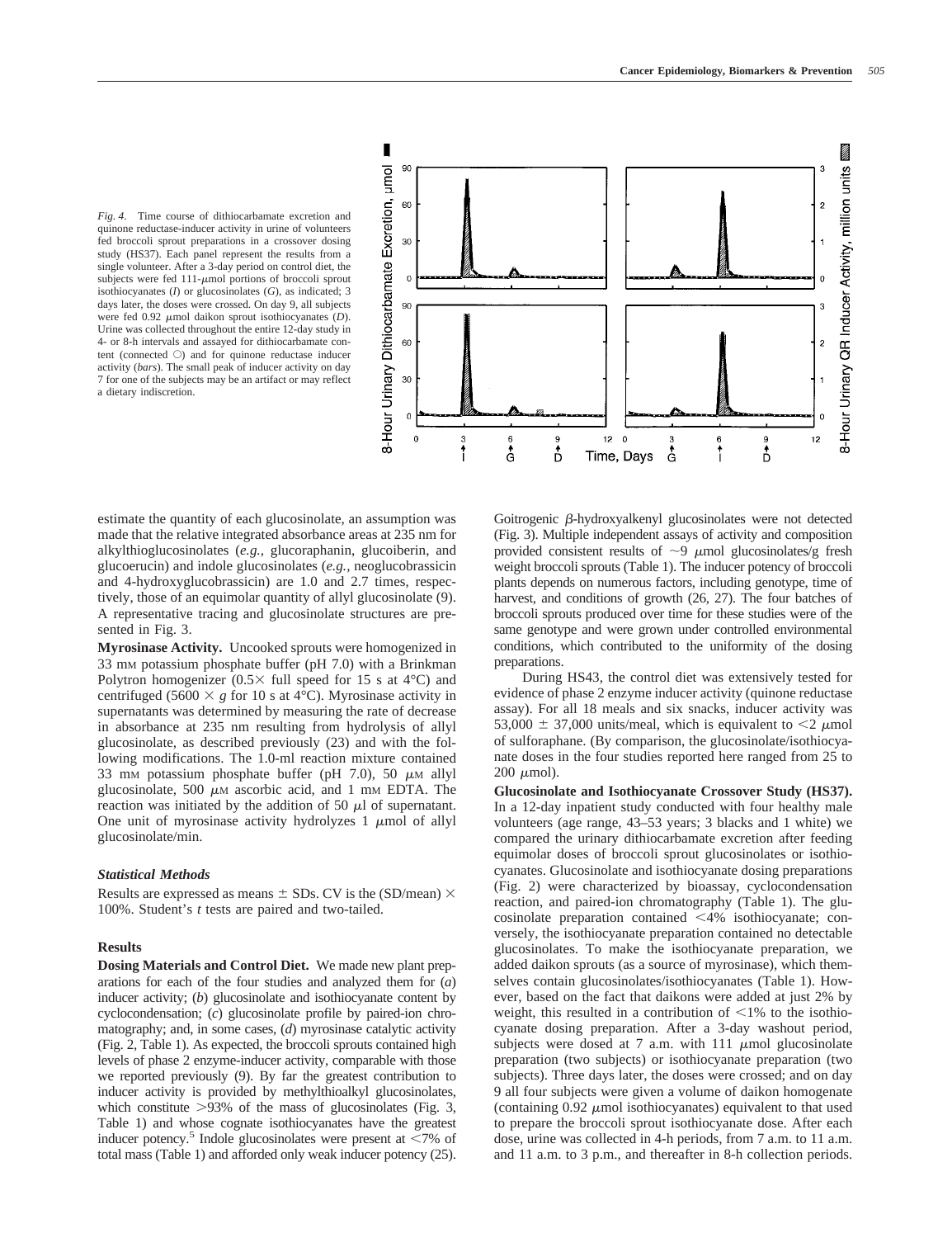For all four subjects, urinary dithiocarbamate excretion and urinary inducer activity fell below the level of detection during the baseline period (Fig. 4). Thereafter there was a brisk rise in both of these end points in response to dosing with isothiocyanate or glucosinolate preparations. The time course and magnitude of dithiocarbamate excretion closely parallel inducer activity throughout. In all but one case, dithiocarbamate excretion peaked in the 0–4 h postdose collection; for one subject dosed with glucosinolates it peaked in the 4–8 h collection (data not shown). Cumulative 72 h urinary dithiocarbamate excretion after isothiocyanates (corrected for daikon contribution) was significantly greater than that after glucosinolates (88.9  $\pm$  5.5  $\mu$ mol and 13.1  $\pm$  1.9  $\mu$ mol, respectively;  $P < 0.0003$ ). Overall, the variation among subjects in excretion after isothiocyanate dosing (CV, 8.2%) was smaller than that after glucosinolate dosing (CV, 17.7%).

**Repeated and Escalating Doses of Isothiocyanates (HS43).** The reproducibility of dithiocarbamate excretion and the relationship of dithiocarbamate excretion to isothiocyanate dose were evaluated in four male subjects (age range, 21–53 years; two blacks and two whites) who were enrolled in a 20-day inpatient study. A broccoli sprout isothiocyanate preparation was made and characterized as described above (Fig. 2, Table 1), and individual aliquot doses were frozen until use. After a 2-day washout period, subjects were fed 50  $\mu$ mol of isothiocyanate on days 2, 4, 6, and 8; then 25  $\mu$ mol on day 11, 100  $\mu$ mol on day 14, and 200  $\mu$ mol on day 17. Urine was collected throughout the entire 20-day study, in 8-h intervals.

Three subjects completed the entire study; one withdrew on day 6 just before the third dose. For all subjects, urinary dithiocarbamate excretion fell below detectable levels during the initial control period. After each dose of broccoli sprout isothiocyanates, there was a brisk increase in urinary dithiocarbamate excretion, which peaked (in every case) within the first 8 h after dosing and then decreased in a non-first-order fashion (Fig. 5*A*). There is remarkably little variation between subjects in the time course of excretion, or in the extent of excretion after (*a*) repeated doses of 50  $\mu$ mol (CV  $\leq$  5.5%; 0–48 h collections); or (*b*) escalating doses of 25–200  $\mu$ mol (CV  $\le$ 9.0%; 0–72 h collections). The intrasubject variability with repeated doses of 50  $\mu$ mol was similarly low (CV  $\leq$  7.9%). The dose-response curve is linear over an 8-fold range of doses and extrapolates through the origin (Fig. 5*B*).

**Urinary Dithiocarbamate Excretion after Feeding Intact Sprouts (HS40 and 42).** To evaluate the extent to which the hydrolysis of glucosinolates to isothiocyanates may be mediated by the myrosinase activity present in intact uncooked sprouts, in HS40 we monitored urinary dithiocarbamate excretion in a 2-day outpatient study with two male and nine female volunteers (age range, 23–75 years; one Asian, two black, one Hispanic, and seven white). At 7 a.m. on the 2nd day of the study, subjects were fed 11.8 g fresh weight broccoli sprouts (containing 100  $\mu$ mol of glucosinolates; Table 1) and then given 240 ml of water. Urine was collected continuously for 48 h: three 8-h intervals before dosing and a single 24-h collection after dosing. Two subjects were excluded from additional analysis (one spilled a portion of the 24-h postdosing urine collection; and, based on the food diary, one ate condiments that likely contributed to urinary dithiocarbamates within the 24 h after dosing). Urinary dithiocarbamate excretion fell during the control period from 0.38  $\pm$  0.56  $\mu$ mol (first baseline) to 0.21  $\pm$  0.34  $\mu$ mol (third baseline) and rose to 55.8  $\pm$ 7.8  $\mu$ mol during the 24 h after dosing.



*Fig. 5*. Urinary dithiocarbamate (*DTC)* excretion after feeding of broccoli sprout isothiocyanates (HS43). *A*, time course of dithiocarbamate excretion after repeated, then escalating, doses. After a 2-day period on control diet, four subjects were fed 50  $\mu$ mol of isothiocyanates on days 2, 4, 6, and 8; then 25  $\mu$ mol on day 11; 100  $\mu$ mol on day 14; and 200  $\mu$ mol on day 17. Urine was collected throughout the entire 20-day study in 8-h intervals and assayed for dithiocarbamate content. Each subject is indicated by a different symbol; one subject (small  $\Box$ ) withdrew from the study just before the third dose. Some trough levels fell below the limit of detection; to avoid breaks in the curves, the value immediately preceding these points is repeated in their stead. For all subjects, the dithiocarbamate content of trough samples was  $<$  1% that of succeeding peaks, whether the dosing interval was 48 or 72 h. *B*, dithiocarbamate excretion as a function of dose. Cumulative 72-h dithiocarbamate excretion after the final four doses depicted in *A* are plotted as a function of dose. Excretion is proportional to dose, and the line extrapolates through the origin. *Bars*, one SD; some are too small to extend outside the points. Results are not significantly different if 48-h excretion is plotted for all available dosings, including the repeated administration of 50 <sup>m</sup>mol (first four doses, *A*).

To determine whether the extent of conversion of glucosinolates to isothiocyanates is affected by chewing intact uncooked broccoli sprouts, two male and one female subject (age range, 44–75 years; three whites) were enrolled in a 4-day outpatient study (HS42). On the 2nd day, subjects swallowed, without chewing, 12 g fresh weight broccoli sprouts containing 109  $\mu$ mol of glucosinolates. On the 4th day, they thoroughly chewed before swallowing a  $109$ - $\mu$ mol dose. Urine was collected continuously throughout the study in three 8-h intervals before each dose and in a single 24-h interval after dosing. Thorough chewing, as compared with swallowing whole sprouts, resulted in significantly greater dithiocarbamate excretion (42.4  $\pm$  7.5  $\mu$ mol and 28.8  $\pm$  2.6  $\mu$ mol, respectively; *P* = 0.049; Fig. 6).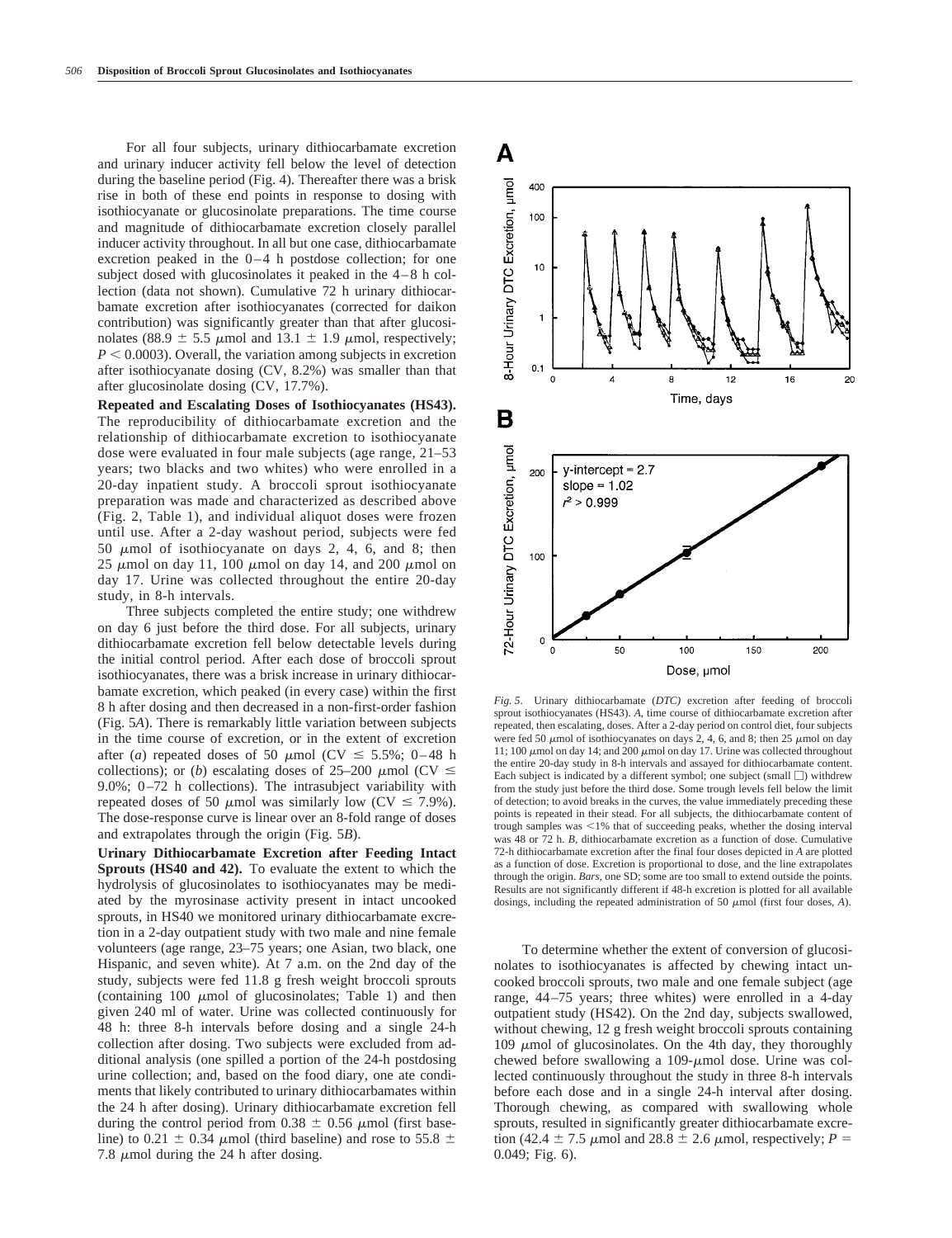

*Fig. 6*. Urinary dithiocarbamate (*DTC*) excretion after ingestion of fresh, intact, and uncooked broccoli sprouts (HS42). Urine was collected throughout the entire 5-day study in 8- or 24-h intervals, as indicated by *bar widths*. Subjects consumed 12 g of fresh broccoli sprouts (containing  $109 \mu$ mol glucosinolates) either without chewing (day 1) or after chewing thoroughly (day 3). Dithiocarbamate excretion increased significantly if sprouts were chewed before being swallowed  $(P =$ 0.049).

#### **Discussion**

In previous clinical studies, we evaluated the metabolism and disposition of glucosinolates and isothiocyanates in a variety of crucifers, including market stage broccoli (11). The current studies focus entirely on broccoli sprouts, which differ from mature broccoli plants in two important aspects (9, 13, 25): (*a*) on a gram-fresh-weight basis, they contain up to 50 times more glucoraphanin, the glucosinolate precursor of sulforaphane, which is the most potent natural phase 2 enzyme-inducer known. Second, they contain substantially less or no detectable amounts of the indole and  $\beta$ -hydroxyalkenyl glucosinolates that are associated with potential toxicities (Table 1 and Fig. 3).

The principal end point in these studies was urinary dithiocarbamate excretion, as measured by the cyclocondensation reaction. Although this assay detects with equal efficiency isothiocyanates and each of the sequential metabolites (Fig. 1*B*), the available evidence indicates that urine contains no isothiocyanates, and that dithiocarbamates are the major metabolites that appear in urine (28–30). Urinary dithiocarbamates therefore reflect absorption, sequential metabolic conversions, and then excretion of the dose. In view of this, the remarkable absence of experimental variability in these studies is particularly striking. We consistently find CVs of  $\leq 10\%$  for dithiocarbamate excretion values that include error contributions from: (*a*) the cyclocondensation assay; (*b*) repeated doses in the same individual over time; (*c*) different individuals; and (*d*) experiments conducted at different times and with different dosing preparations. This indicates that our methods are highly precise and also suggests that among different individuals, the overall pathway for disposing of dietary isothiocyanates is the same, and that it is operating well below capacity. The latter notion is supported by the strict linear relationship between isothiocyanate dose (over an 8-fold range) and urinary dithiocarbamate excretion (Fig. 5*B*). In future studies it will be interesting to see whether more marked differences can be found in a larger sample of the population and to determine whether such differences relate to glutathione *S*-transferase genotype.

The time course and extent of urinary dithiocarbamate excretion differ markedly after administration of broccoli sprout isothiocyanates or glucosinolates. Both preparations result in brisk excretion of urinary dithiocarbamates (Figs. 4 and 5*A*). However, isothiocyanate preparations yield dithiocarbamate peaks within 4 h after dosing, and  $92.9 \pm 1.1\%$  of total dithiocarbamates appear in the first 16 h (total dithiocarbamates are defined as the amount excreted within 72 h after dosing). In contrast, after eating broccoli sprout glucosinolates, urinary dithiocarbamates peak within 8 h and are only 79.5  $\pm$  5.3% complete by 16 h after dosing. Most notably, the extent of dithiocarbamate excretion after isothiocyanates is more than six times greater than that after an equimolar dose of glucosinolates (Fig. 4). The delayed peak and lower bioavailability after feeding glucosinolates are in keeping with our previous observation that the overall rate and extent of glucosinolate disposition is dictated by the initial conversion of glucosinolates to isothiocyanates (11). In the absence of plant myrosinase, as is the case with the glucosinolate preparations used in these studies, this glucosinolate-to-isothiocyanate conversion is mediated by bowel microflora.

In the glucosinolate/isothiocyanate crossover study (HS37), we found extraordinarily close correspondence in the time course and relative magnitude of urinary dithiocarbamate content and urinary phase 2 enzyme-inducer activity (Fig. 4), which affords additional validation of the analytical methods. The inducer activity in these urine samples is quite potent, at  $\sim$ 24,000 units/ $\mu$ mol (as compared with 33,333 units/ $\mu$ mol for sulforaphane; Ref. 7). This activity may be attributable to the dissociation of dithiocarbamates *in vitro* to yield sulforaphane (31).

Glucosinolates are inert as phase 2 enzyme inducers and must be hydrolyzed to generate the active isothiocyanates. The isothiocyanate and glucosinolate preparations used in this study were designed to represent the upper and lower limits of inducer activity that can be provided by intact broccoli sprouts. The isothiocyanate preparation entirely circumvents the problem of glucosinolate hydrolysis and thus represents a maximum achievable dose of inducer activity, whereas the glucosinolate preparation (which contains no plant myrosinase and depends entirely on gut flora for hydrolysis) represents a minimum achievable dose. We were intrigued to find that total dithiocarbamate excretion after feeding intact uncooked sprouts  $($   $\sim$  50% of dose) was intermediate between that seen after feeding the limiting glucosinolate or isothiocyanate preparations  $($   $\sim$  15% or 90% of dose, respectively). This suggests that myrosinase activity in intact sprouts contributes significantly to bioavailability by boosting the glucosinolate-to-isothiocyanate conversion. In view of this finding, it is not surprising that dithiocarbamate excretion was enhanced when fresh sprouts were chewed thoroughly, a process that facilitates hydrolysis by releasing myrosinase and glucosinolates from their sequestered sites within the plant cells.

These findings provide important insights into the disposition of broccoli sprout glucosinolates and isothiocyanates, which will be valuable for the design of rational dosing regimens for clinical studies to evaluate the safety of broccoli sprouts and their efficacy as phase 2 enzyme inducers.

#### **Acknowledgments**

We thank the staffs of the Clinical Pharmacology Drug Development Unit and the General Clinical Research Centers for their considerable expertise and help in conducting the clinical work. Jerry Collins and Yuesheng Zhang provided valuable advice.

#### **References**

1. Block, G., Patterson, B., and Subar, A. Fruit, vegetables, and cancer prevention: a review of the epidemiological evidence. Nutr. Cancer, *18:* 1–29, 1992.